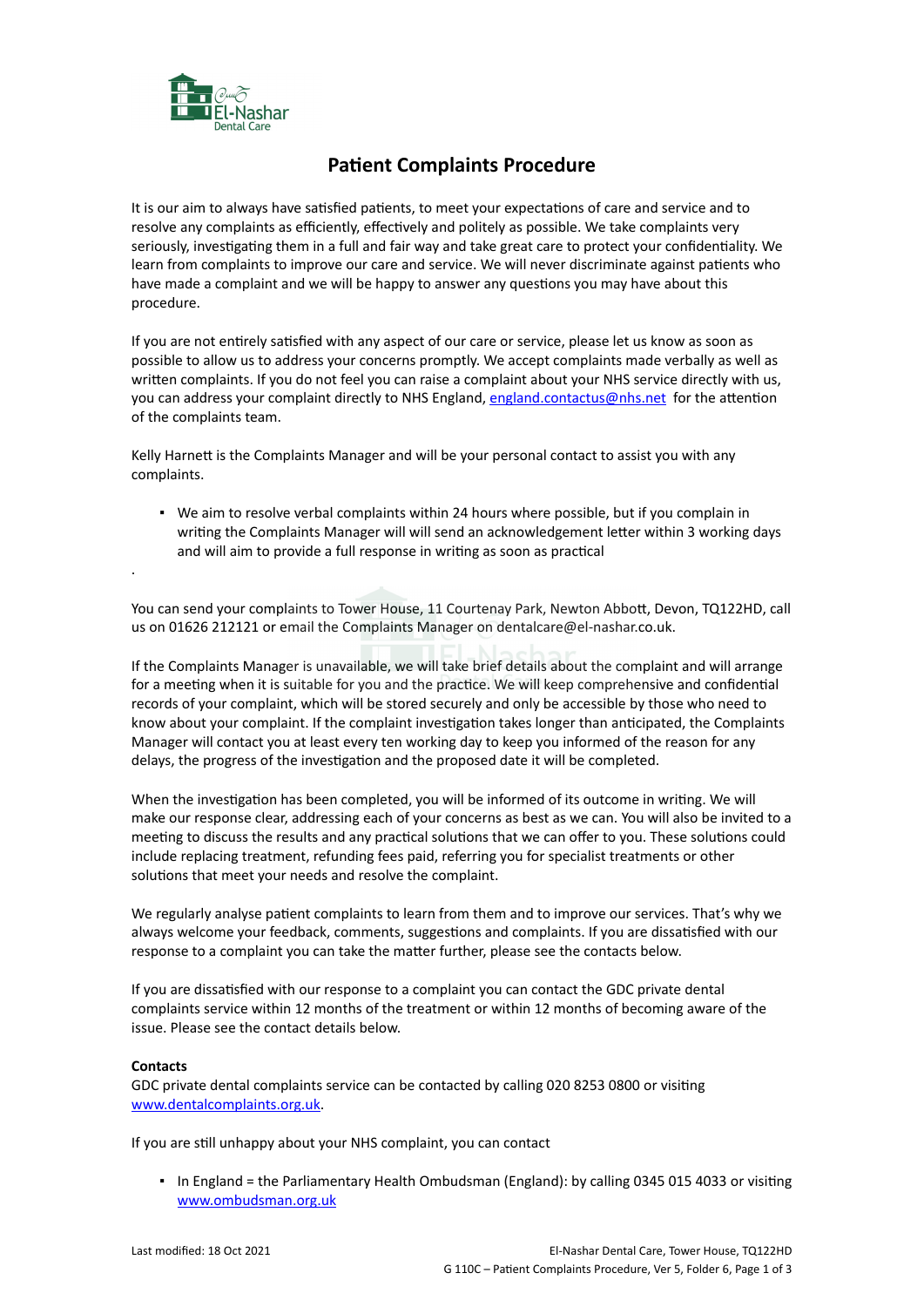

You can also contact

**·** The [Care Quality Commission](http://www.cqc.org.uk/) (CQC) who regulates private and NHS dental care services in England by calling 03000 616161. They can take action against a service provider that is not meeting their standards who may be able to help.

▪ The General Dental Council is responsible for regulating all dental professionals. You can complain using their online form at [www.gdc-uk.org](http://contactus.gdc-uk.org/Enquiry/SelectType) contact them on information@gdc-org.uk or by calling 020 7167 6000.

Reviewed Oct 2021